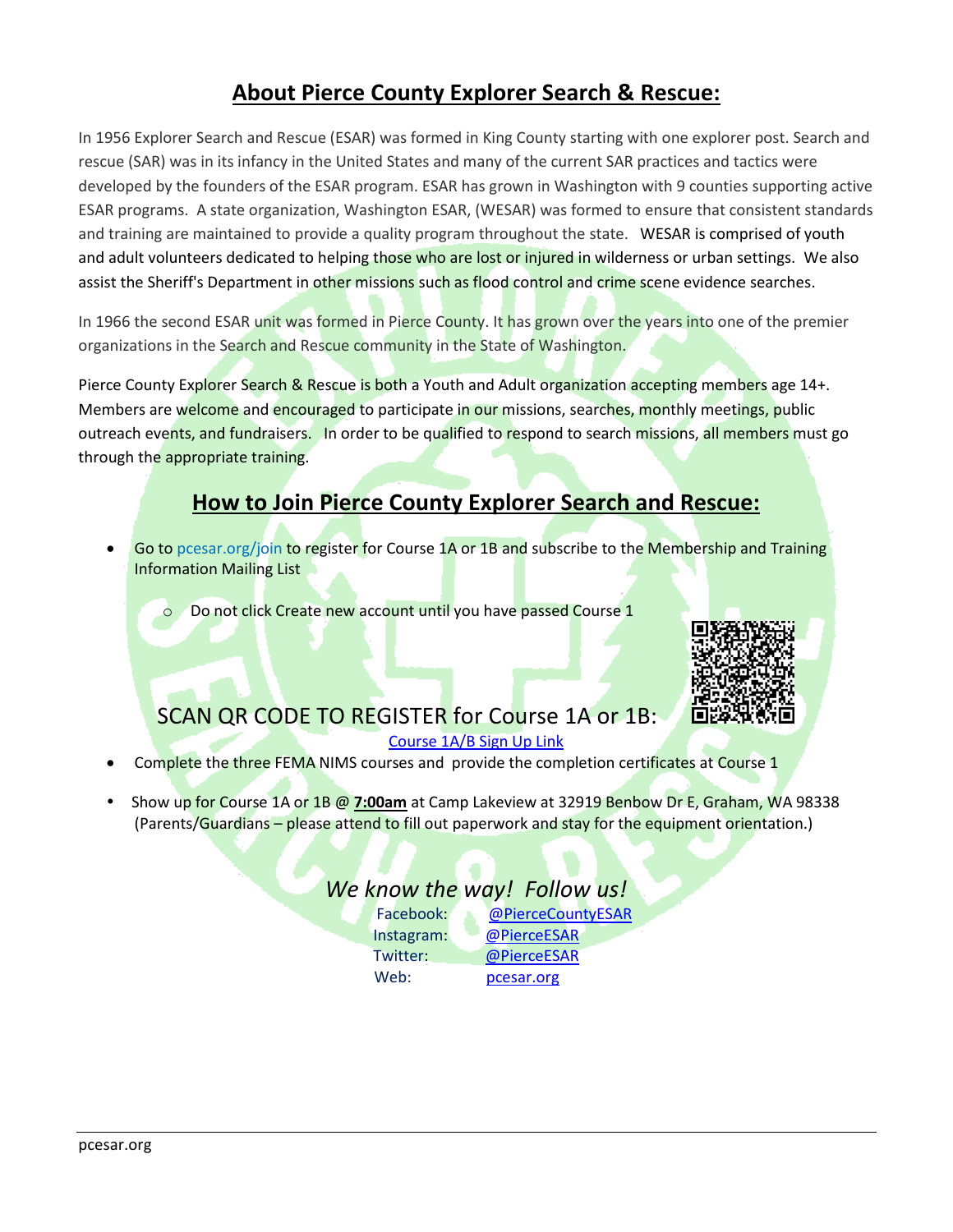#### **Course 1**

Course 1 serves as an introduction to ESAR. Scheduled in November, this classroom course teaches the basics of many techniques required for SAR field personnel, including map and compass skills, a basic understanding of search techniques, and the types of equipment necessary for SAR missions. The course also gives suggestions for purchasing and storing equipment, and teaches our organization's rules and regulations. Course 1 is Saturday and Sunday, morning until afternoon. Bring a lunch and warm clothing as part of the weekend will be spent outside.

### **SAR Oriented First Aid/Wilderness First Aid**

SAR Oriented First Aid covers the basic first aid situations most commonly encountered in the Search and Rescue environment. Items covered will include bandaging, splinting, hypothermia, hyperthermia, subject packaging (preparing them for transportation) and transporting the subject in a stokes (litter). This is a one day course and will last approximately 6-7 hours. It is offered 2 times in December, on a Saturday. Bring a lunch, warm clothing and your leather gloves for work with the stokes.

#### **Course 2**

Course 2 is a hands-on approach to studying the concepts involved in search and rescue. The weekend begins Friday night, and lasts until Sunday afternoon. The trainees spend the weekend in teams, living out of their packs, shelters, and battling the harsh conditions of January in the Northwest. On Saturday, they rotate throughout different locations in the field, participating in a series of stations. Each station focuses on a different skill associated with SAR. Saturday evening trainees break into pairs to complete a number of nighttime compass legs. On Sunday, they continue their stations, and conclude the weekend with a mock search.

### **Course 3**

Course 3 is primarily a test of endurance, but also tests map and compass techniques, motivation, first aid, and teamwork. The weekend begins Friday night, and lasts until Sunday afternoon. The trainees are paired up and given a list of coordinates. Their objective is to attend each one of the coordinates in the order given before the weekend is up. Each pair will travel about 15 miles, assuming they choose the most efficient route from point to point.

#### **Course 4**

Course 4 is a mock search. Saturday morning, trainees go to stations where they practice patient assessment, packaging, and search techniques. Saturday afternoon, trainees are assigned to teams, and they complete a search assignment just as if it were an actual search. On Sunday, once all the subjects have been found, treated, and evacuated, the training is over, and the trainees become certified ground searchers. \*This course is only offered once.

### **First Aid/CPR Card**

A First Aid/CPR/AED card is required. Attendance and passing of all courses will result in a card being issued.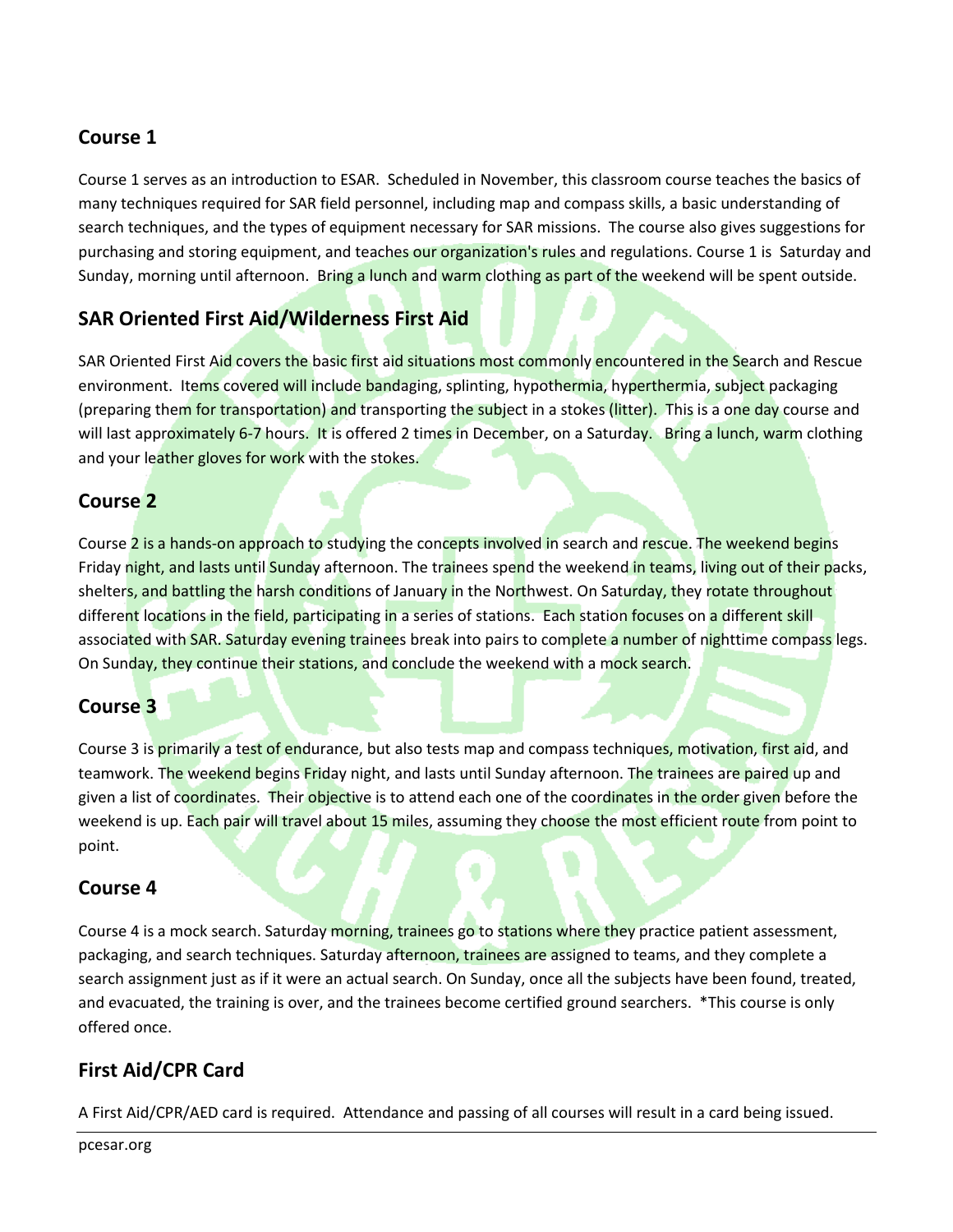# **Required FEMA Courses**

Thank you for taking an interest in Pierce County Explorer Search and Rescue. It is a vital asset to our community and our training program. However, before you can join Search and Rescue you must to take three online FEMA courses and their open-book tests. These have to be completed before Course 2. All emergency workers in the nation are required to complete these exams prior to holding positions such as firefighters, law enforcement, rangers, affiliated with any SAR group, or other emergency responders. The registration and Department of Emergency Management (DEM) approval process cannot be completed until these courses are completed and sent a copy of the certificates. These three tests are the NIMS IS-100, NIMS IS-200, and NIMS IS-700.

A FEMA Student Identification (SID) Number is required. One may register for one at [https://cdp.dhs.gov/femasid.](https://cdp.dhs.gov/femasid) This link is also available from the FEMA Independent Study Program web page.

The link to do the courses and tests is: <https://training.fema.gov/nims>

This will bring up a page for the Emergency Management Institute -FEMA Independent Study Program.

- Click on Independent Study and it will list all of the Independent Study Courses.
- Select your course from the list.
- Review course materials by choosing any one of the options in the "Take This Course" box on the right-hand side of the page.
- Submit your final exam online.
- You will receive an email confirmation at the email address provided on your final exam submission within 1-2 business days for the course.

When the email from FEMA is received, open it and click on the pdf link. Save the files containing the certificate. Please email the certificates to: [membership@pcesar.org](mailto:membership@pcesar.org) One copy will be added to your ESAR file and one to sent to DEM as part of the application review.